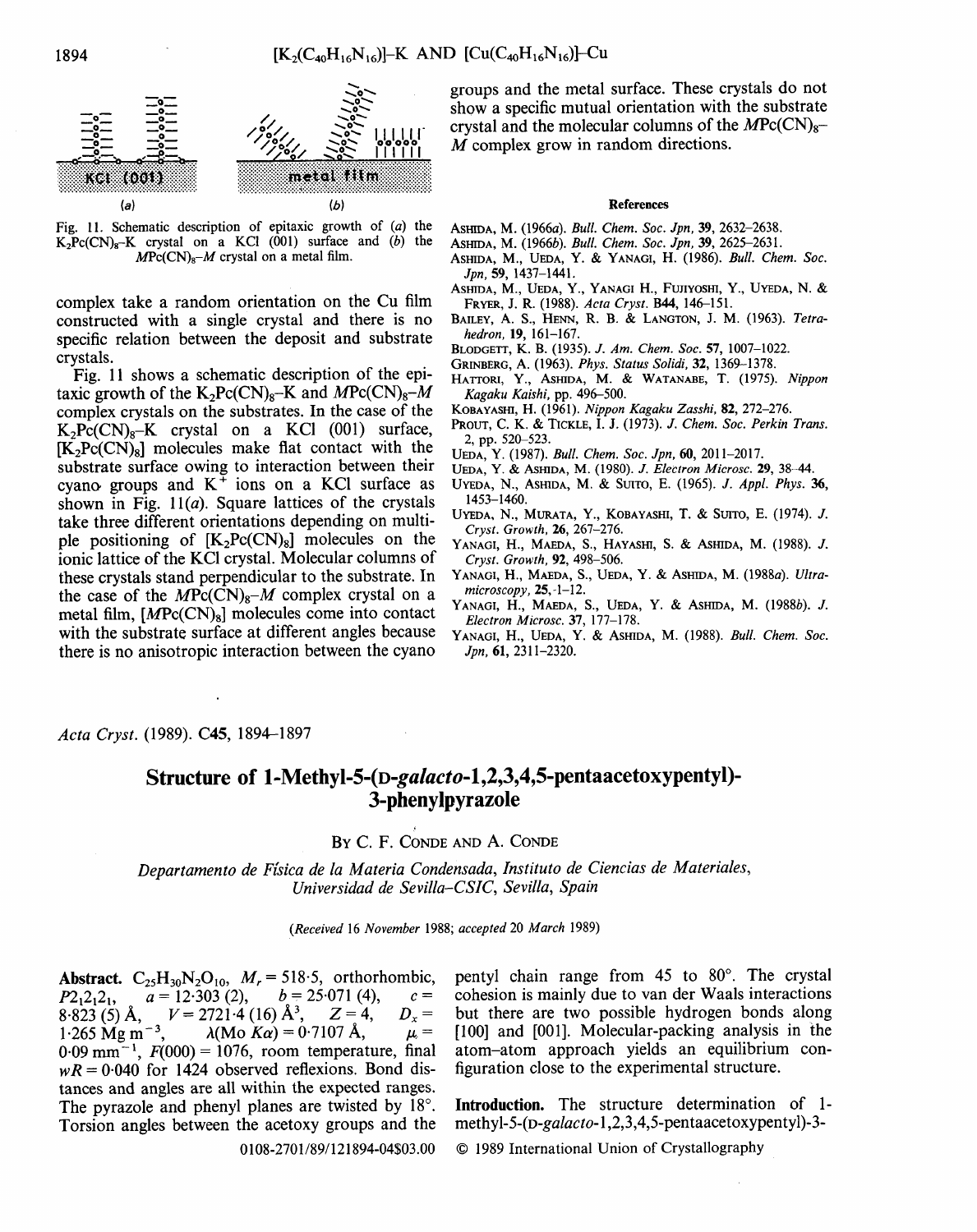phenylpyrazole was undertaken as part of a continuing research project on C-nucleosides and their precursors. The biological properties of pyrazomycin and other pyrazole C-nucleosides have propitiated the development of synthesis methods for these and also for precursors and analogous compounds. The title compound (III) was prepared (Gómez-Guillén  $&$ Lassaletta, 1987, 1988) by reaction of the sugar nitroalkene (I) with aromatic benzaldehyde methylhydrazone (II). The proposed structure was assigned on the basis of chemical and spectroscopic properties and the X-ray analysis was suggested in order to eliminate the 2-pyrazoline form (IV) and to establish the conformational details of the molecule in the solid state.



Experimental. Single crystals in the form of colourless prisms elongated along [001] prepared in the Organic Chemistry Department of this University and kindly supplied by Professor M. Gómez-Guillén. Crystal  $0.06 \times 0.15 \times 0.04$  mm. Unit-cell parameters from 25 reflexions  $5 < \theta < 20^{\circ}$ . Enraf-Nonius CAD-4 diffractometer, graphite monochromator,  $2 < 2\theta < 60^{\circ}$  ( $0 \le h \le 17$ ,  $0 \le k \le 35$ ,  $0 \le$  $l \le 12$ ),  $\omega$ -2 $\theta$  scan mode. Two standard reflexions  $(310, 3\overline{1}0)$ ; variation in intensity less than 2% of the mean value. 2728 independent reflexions measured, 1304 considered unobserved  $[I < 2\sigma(I)]$ . Lorentz and polarization correction, no correction for absorption or extinction. Structure solved by direct methods using *MULTAN80* (Main, Fiske, Hull, Lessinger, Germain, Declercq & Woolfson, 1980). Full-matrix least-squares refinement on F, anisotropic. Difference Fourier synthesis revealed the H-atom positions; isotropic temperature factor  $B = 4.0 \text{ Å}^2$  for the H atoms. At final convergence  $\Delta/\sigma < 0.01$ ,  $R =$ 0.059,  $wR = 0.040$ ,  $S = 1.72$  for 424 refined parameters,  $w = 1/\sigma^2(F_o)$ . Number of reflexions/number of variables  $= 3.4$ . Max. and min. values in final difference synthesis  $0.25$  and  $-0.20 \text{ e A}^{-3}$ . respectively. Atomic scattering factors from *International Tables for X-ray Crystallography* (1974). Crystallographic programs of the *XRA* Y76 system (Stewart, Machin, Dickinson, Ammon, Heck & Flack, 1976) used throughout.

### Table 1. *Atom coordinates and equivalent isotropic thermal parameters*  $(\times 10^3)$

| $U_{\mathbf{eq}} = \frac{1}{3} \sum_i \sum_j U_{ij} a_i^* a_j^* a_i \cdot \mathbf{a}_j \cos(a_i, a_j).$ |              |              |               |                 |  |  |
|---------------------------------------------------------------------------------------------------------|--------------|--------------|---------------|-----------------|--|--|
|                                                                                                         | x            | у            | z             | $U_{eq}(\AA^2)$ |  |  |
| 041                                                                                                     | 1.0371(7)    | 0.1756(3)    | 0.5176(10)    | 51(4)           |  |  |
| O42                                                                                                     | 0.8934(8)    | 0.2283(4)    | 0.5752(12)    | 85 (5)          |  |  |
| 051                                                                                                     | 1.1608(7)    | 0.1282(3)    | 0.2860(10)    | 43 (4)          |  |  |
| O52                                                                                                     | 1.1579(8)    | 0.1439(4)    | 0.0367(11)    | 71(5)           |  |  |
| 061                                                                                                     | 0.9072(7)    | 0.0651(3)    | 0.3776(10)    | 46 (4)          |  |  |
| O62                                                                                                     | 0.9092(9)    | 0.0379(5)    | 0.6181(11)    | 96 (6)          |  |  |
| 071                                                                                                     | 1.0532(6)    | 0.0254(3)    | 0.1313(9)     | 43(3)           |  |  |
| O72                                                                                                     | 1.2256(6)    | 0.0057(4)    | 0.0695(11)    | 71 (4)          |  |  |
| O81                                                                                                     | 1.1150(7)    | $-0.0712(3)$ | 0.3057(11)    | 55 (4)          |  |  |
| O82                                                                                                     | 1.0053(8)    | $-0.0952(4)$ | 0.1113(13)    | 90(5)           |  |  |
| N1                                                                                                      | 0.9395(9)    | 0.2428(5)    | 0.1856(13)    | 47 (5)          |  |  |
| N <sub>2</sub>                                                                                          | 0.9794(9)    | 0.2881(4)    | 0.1162(12)    | 46 (4)          |  |  |
| Cl                                                                                                      | $1-0155(11)$ | 0.2205(5)    | 0.2789(16)    | 37(5)           |  |  |
| CH                                                                                                      | 0.8259(9)    | 0.2273(5)    | 0.1626(17)    | 60(6)           |  |  |
| C <sub>2</sub>                                                                                          | 1.0832(11)   | 0.2944(6)    | 0.1650(16)    | 44 (5)          |  |  |
| C21                                                                                                     | 1.1467(12)   | 0.3350(5)    | 0.0985(19)    | 50(6)           |  |  |
| C <sub>22</sub>                                                                                         | $1-1171(12)$ | 0.3614(6)    | $-0.0277(22)$ | 77 (7)          |  |  |
| C <sub>23</sub>                                                                                         | 1.1846(16)   | 0.4043(9)    | $-0.0822(32)$ | 131 (12)        |  |  |
| C <sub>24</sub>                                                                                         | 1.2811(21)   | 0.4132(9)    | $-0.0242(35)$ | 130 (13)        |  |  |
| C <sub>25</sub>                                                                                         | 1.3132(16)   | 0.3876(8)    | 0.1015(23)    | 118(11)         |  |  |
| C <sub>26</sub>                                                                                         | 1.2442(15)   | 0.3475(6)    | 0.1640(18)    | 90(8)           |  |  |
| C3                                                                                                      | 1.1082(9)    | 0.2523(5)    | 0.2706(14)    | 44 (5)          |  |  |
| C <sub>4</sub>                                                                                          | 0.9899(10)   | 0.1714(5)    | 0.3666(15)    | 42 (5)          |  |  |
| C41                                                                                                     | 0.9768(13)   | 0.2090(7)    | 0.6074(17)    | 59 (7)          |  |  |
| C42                                                                                                     | 1.0337(16)   | 0.2173(9)    | 0.7621 (19)   | 130 (10)        |  |  |
| C5                                                                                                      | 1.0442(9)    | 0.1225(5)    | 0.2938(14)    | 38 (5)          |  |  |
| C51                                                                                                     | 1.2114(13)   | 0.1387(6)    | 0.1476(19)    | 67(7)           |  |  |
| C52                                                                                                     | 1.3293(11)   | 0.1437(7)    | 0-1631 (18)   | 86 (8)          |  |  |
| C6                                                                                                      | 1.0256(9)    | 0.0685(5)    | 0.3722(14)    | 39(5)           |  |  |
| C61                                                                                                     | 0.8588(13)   | 0.0497(6)    | 0.5123(20)    | 64 (7)          |  |  |
| C62                                                                                                     | 0.7381(10)   | 0.0535(5)    | 0.4931(18)    | 67(6)           |  |  |
| C7                                                                                                      | 1.0783(10)   | 0.0220(6)    | 0.2959(13)    | 36(5)           |  |  |
| C71                                                                                                     | 1.1382(11)   | 0.0165(6)    | 0.0325(18)    | 59 (7)          |  |  |
| C <sub>72</sub>                                                                                         | 1.0939(11)   | 0.0186(6)    | $-0.1294(15)$ | 70(7)           |  |  |
| C8                                                                                                      | 1.0409 (10)  | $-0.0313(5)$ | 0.3551(15)    | 48 (5)          |  |  |
| C81                                                                                                     | 1.0882(14)   | $-0.1010(6)$ | 0.1807(20)    | 65 (8)          |  |  |
| C82                                                                                                     | 1.1790(13)   | $-0.1378(5)$ | 0.1415(18)    | 74 (7)          |  |  |

Discussion. The final atomic parameters are given in Table 1.\* An *ORTEP* (Johnson, 1965) drawing of the molecule with atomic labelling is shown in Fig. 1. Bond lengths and angles for non-H atoms are listed in Table 2. The pyrazole ring is planar with the largest displacement of any non-H atom from its plane being  $0.008~\text{\AA}$ . The orientation of the phenyl ring to the pyrazole plane can be defined by the torsion angle C3--C2--C21--C22 = 161.0 (16)°. The five acetoxy groups are planar and their torsion angles with respect to the main pentyl chain are C1---C4--O41--C41 = 76.3 (13), C4--C5--  $O51-C51 = -106.0$  (13),  $-133.7(11)$ , C6-C7-O71-C71 = 135.2(11) and  $C7-C8-O81-C81 = -98.6(13)$ °. The Newman projections corresponding to  $C-C$  bonds of the main pentyl chain are shown in Fig. 2 where the configuration can be deduced.

### *Molecular-packing analysis*

The crystal cohesion is mainly due to van der Waals interactions but some intermolecular contacts

<sup>\*</sup> Lists of structure factors, H-atom coordinates and anisotropic thermal parameters have been deposited with the British Library Document Supply Centre as Supplementary Publication No. SUP 52078 (14 pp.). Copies may be obtained through The Executive Secretary, International Union of Crystallography, 5 Abbey Square, Chester CHI 2HU, England.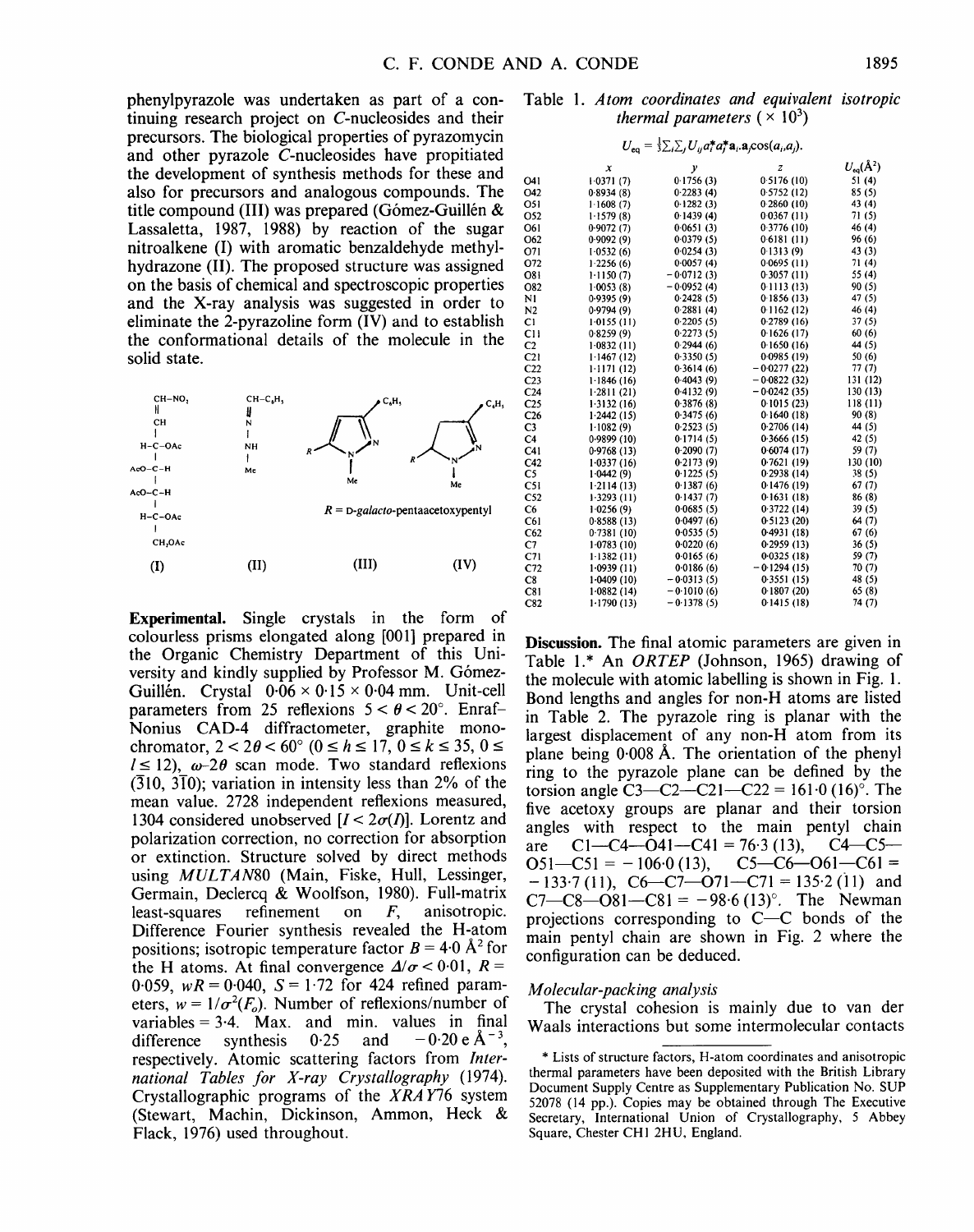**Table 2.** *Bond distances* (Å) and angles ( $\degree$ ) for non-H *atoms* 

| O51-C5            | 1.444(14)         | O51-C51           | 1.395(19)         |
|-------------------|-------------------|-------------------|-------------------|
| O61-C6            | 1.460 (14)        | O61—C61           | 1.385(19)         |
| O41-C4            | 1.457(16)         | O41-C41           | 1.371(18)         |
| $O71 - C7$        | 1.487(15)         | O71-C71           | 1.380(17)         |
| $O81-C8$          | 1.422(15)         | $O81 - C81$       | 1.373(19)         |
| $O62 - C61$       | 1.159(20)         | $N1 - N2$         | 1.379(15)         |
| N1—C1             | 1-366 (18)        | NI—C11            | 1.465(15)         |
| O82-C81           | 1.198(20)         | O72-C71           | 1.156(16)         |
| N2—C2             | 1.357(17)         | $C6-C7$           | 1.495 (18)        |
| $C6-C5$           | 1.538(18)         | $C7-C8$           | 1.507(18)         |
| $C4-C1$           | 1.487(18)         | $C4-C5$           | 1 536 (18)        |
| $C42-C41$         | 1.549(23)         | $C22-C21$         | 1.345(24)         |
| $C22-C23$         | 1-440 (28)        | $C2-C21$          | 1.412(20)         |
| $C2-C3$           | 1-443 (19)        | $C21 - C26$       | 1.367(23)         |
| $C1-C3$           | 1.394(18)         | $C41 - O42$       | 1.168(19)         |
| $C26-C25$         | 1.429(26)         | $C61-C62$         | 1.497(20)         |
| $C82-C81$         | 1.489(22)         | $C71 - C72$       | 1.530(20)         |
| $C25-C24$         | 1.341(35)         | O52-C51           | 1.187(19)         |
| $CS1 - CS2$       | 1.462(21)         | $C23-C24$         | 1.312(34)         |
| $C5 - O51 - C51$  | 120.2(10)         | $C6 - O61 - C61$  | 118.3(10)         |
| C4--041-C41       | $111-0(10)$       | C7-071-C71        | 116.7(10)         |
| C8-081-C81        | 118-4 (11)        | $Cl-MI-Cl1$       | 128.8(11)         |
| $N2 - N1 - C11$   | 119-8 (10)        | $N2-N1-C1$        | $111-2(11)$       |
| $N1 - N2 - C2$    | 106.9(10)         | O61-C6-C5         | 102.4(9)          |
| 061—C6—C7         | 113.7(10)         | $C7-C6-C5$        | 114.8(10)         |
| $O71 - C7 - C6$   | 107·7(9)          | $C6 - C7 - C8$    | 113.7(10)         |
| $O71 - C7 - C8$   | $109 - 1(9)$      | 041-C4-C5         | 105.5(10)         |
| 041—C4—C1         | 109.3(10)         | $C1-C4-C5$        | 110-5 (11)        |
| $O81 - C8 - C7$   | $108 \cdot 7(10)$ | $C21 - C22 - C23$ | 119.2(16)         |
| $N2 - C2 - C3$    | 108.6(11)         | $N2-C2-C21$       | 118.3(12)         |
| $C21-C2-C3$       | 132.8(12)         | $C22-C21-C2$      | 123.3(14)         |
| $C2-C21-C26$      | 118.3(14)         | $C22-C21-C26$     | 118.4(14)         |
| $N1-C1-C4$        | 120.5(12)         | $C4-C1-C3$        | $132 - 4(12)$     |
| N1-C1-C3          | 107·1(11)         | $C6-C5-C4$        | 116.7(10)         |
| O51-C5-C4         | 112.0(9)          | O51—C5—C6         | 104.8(9)          |
| C2-C3-C1          | $106 \cdot 1(11)$ | 041-C41-C42       | $110-3(13)$       |
| $C42 - C41 - 042$ | 123.8(15)         | O41-C41-O42       | 125.9(14)         |
| $C21 - C26 - C25$ | 121.2(16)         | O61-C61-O62       | 122.1(14)         |
| O62-C61-C62       | 129.7(15)         | O61-C61-C62       | $108 \cdot 1(13)$ |
| 071–C71–072       | $124-4(14)$       | O72-C71-C72       | 127.1(13)         |
| O71-C71-C72       | 108.3(11)         | C26-C25-C24       | 118.7(19)         |
| 051-C51-052       | 119.6(14)         | O52-C51-C52       | 128.2(15)         |
| O51-C51-C52       | $-112-1(13)$      | $O82 - C81 - C82$ | 126.5(15)         |
| O81-C81-C82       | $110-1(13)$       | $O81 - C81 - O82$ | 123.2(14)         |
| $C22 - C23 - C24$ | 121.2(22)         | $C25-C24-C23$     | $120-5(13)$       |

**may be considered as possible hydrogen bonds.**  These interactions are C25—H25... $O62(x+\frac{1}{2}, -y+\frac{1}{2})$ **-z+l) linking molecules related by a screw axis**  parallel to [100] and C42- $-H423 \cdots O52(x, y, z+1)$ **linking neighbouring molecules along [001]. Details of these contacts are C25--H25 = 1.13 (5), C25...O62**   $= 3.32$  (2), H25- $-$ O62  $= 2.57$  (3) Å, C25- $-$ H25 $\cdots$ O62  $= 122 (5)$ ° and C42—H423 = 1.16 (6), C42…O52 = **3.40 (2), H423...O52 = 2.51 (3) A, C42--H423...O52**   $= 132$  (5)<sup>o</sup>, both satisfying the criteria of Taylor & **Kennard (1982) for hydrogen bonds. The molecular geometry and crystal packing were computed by**  *PARST* **(Nardelli, 1983).** 

**Lattice-energy calculations in the atom-atom potential approach were performed using the computer program** *PCK6* **(Williams, 1972). The interaction between a pair of non-bonded atoms is in the**  form  $\varnothing = -Ar^{-6} + B \exp(-Cr)$  and the molecules **are assumed to be rigid bodies but intramolecular rotations around selected bonds as axes were relaxed. The set of potential parameters is described else**where (Conde, Millán, Conde & Márquez, 1985). **Lattice-energy minimization was performed with**  **respect to cell constants, molecular translation and rotation and also subrotation of the five acetoxy groups and the phenyl ring, starting from the experimental structure.** 

**Representative results of the energy minimization are given in Table 3. As observed, the calculated equilibrium configuration is in good agreement with the experimental structure. The optimized structure remains very similar with regard to the molecular parameters as shown in Table 3. Shifts of the positional and orientational molecular parameters are 0.02 A and 2.6 °, respectively, and the variations in the torsion angles of intramolecular relaxed rotations**  are lower than  $3^\circ$  in all cases.

The authors thank Professor M. Gómez-Guillén for supplying the crystals and Professor A. López-**Castro for collecting the diffractometer data. This work is part of a research project supported by the CAICYT of the Spanish Government and the CSIC.** 



**Fig. l. An** *ORTEP* **plot of the molecule with atom labelling.** 



Fig. 2. Newman projections corresponding to the C--C bonds **through the main chain. Torsion angles are in °; e.s.d.'s are in the range 0.8-1.4 ° (excluding those involving H atoms).**